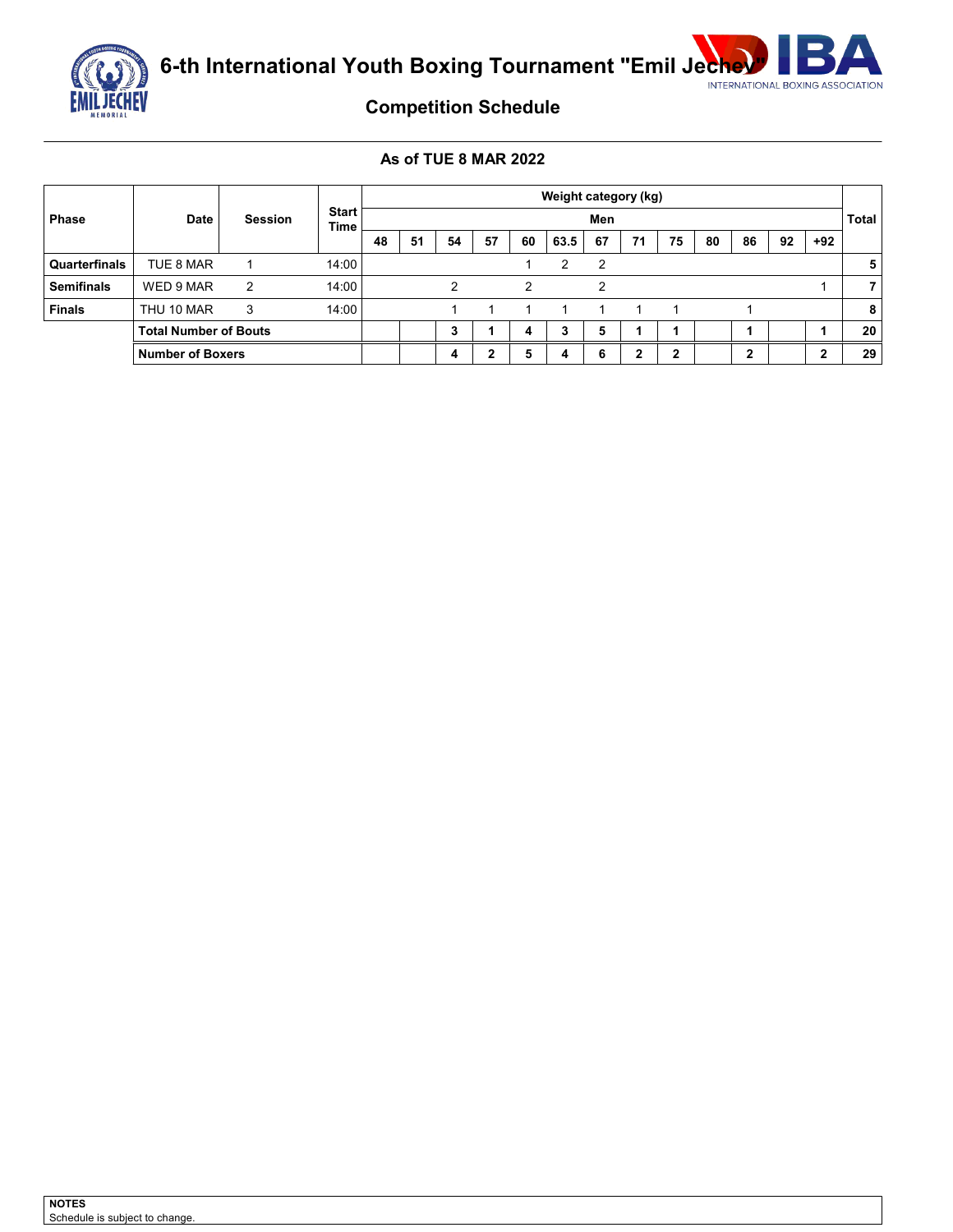



# **Number of Entries by Team**

## **As of TUE 8 MAR 2022**

|                  |     | Weight category (kg) |    |    |        |      |    |    |              |    |              |    |                        |                |
|------------------|-----|----------------------|----|----|--------|------|----|----|--------------|----|--------------|----|------------------------|----------------|
| <b>Team Code</b> | Men |                      |    |    |        |      |    |    |              |    |              |    | Total<br><b>Boxers</b> |                |
|                  | 48  | 51                   | 54 | 57 | 60     | 63.5 | 67 | 71 | 75           | 80 | 86           | 92 | $+92$                  |                |
|                  |     |                      |    |    |        |      |    |    |              |    |              |    |                        |                |
| <b>TOTAL</b>     |     |                      |    |    |        |      |    |    |              |    |              |    |                        |                |
| <b>BUL</b>       |     |                      |    | っ  | ◠<br>J |      | 3  |    |              |    |              |    |                        | 16             |
| <b>ESP</b>       |     |                      |    |    |        |      | ٠  |    |              |    |              |    |                        | 4 <sub>1</sub> |
| KOS              |     |                      |    |    |        |      |    | и  |              |    |              |    |                        | $\mathbf{2}$   |
| <b>MKD</b>       |     |                      |    |    |        |      |    |    |              |    |              |    |                        |                |
| ROU              |     |                      |    |    |        |      | и  |    |              |    |              |    |                        | $\overline{4}$ |
| SUI              |     |                      |    |    |        |      | и  |    |              |    |              |    |                        | 4              |
| Total: 6         |     |                      | 4  | 2  | 5      | 4    | 6  | 2  | $\mathbf{2}$ |    | $\mathbf{2}$ |    | $\mathbf{2}$           | 31             |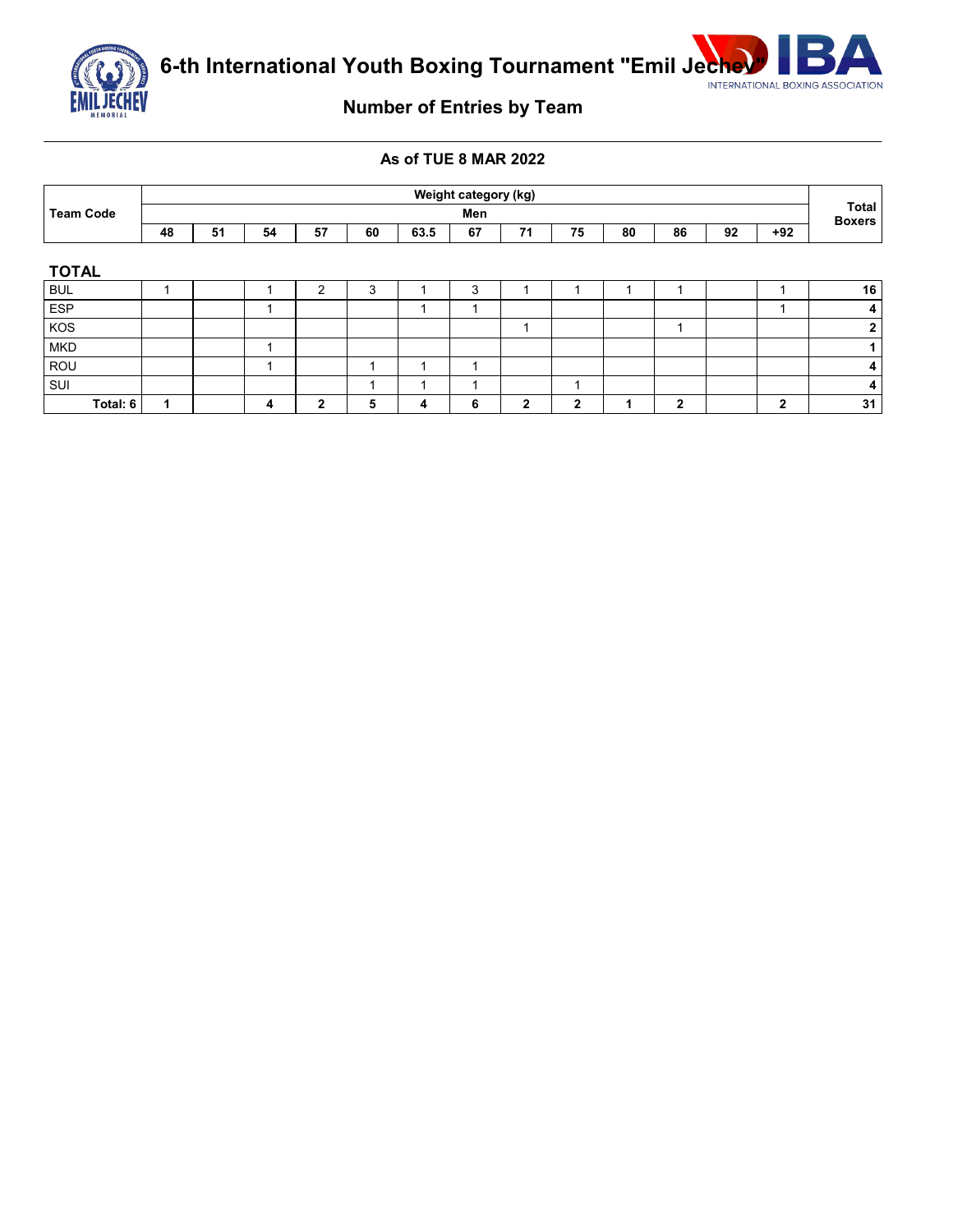

**6-th International Youth Boxing Tournament "Emil Jechevy Report ASSOCIATION** 



**Session Results**

#### **Session 1**

## **TUE 8 MAR 2022 14:00**

|                         |                | Order Bout Weight Category |              | Corner                    | <b>Name</b>                                    | Seed                                         | Team<br>Code             | Winner                                                        | <b>Result Decision</b> |     |                         |
|-------------------------|----------------|----------------------------|--------------|---------------------------|------------------------------------------------|----------------------------------------------|--------------------------|---------------------------------------------------------------|------------------------|-----|-------------------------|
| $\mathbf{1}$            | $\mathbf{1}$   | (60kg)                     |              | <b>RED</b><br><b>BLUE</b> | <b>ILIEV TONI</b><br><b>LAMBREV VIKTOR</b>     |                                              | <b>BUL</b><br><b>BUL</b> | <b>RED</b>                                                    | <b>WP</b>              | 3:0 |                         |
|                         |                |                            | Referee:     | <b>BUL</b>                | <b>BLAGOEVA MARIA</b>                          | Judge 1: BUL<br>Judge 2:<br>Judge 3: ROU     | <b>BUL</b>               | PAVLOV PAVEL<br>SOKOLOV SOKOL<br><b>VIOLETA BELLA</b>         |                        |     | 30:27<br>30:27<br>30:27 |
| 2                       | $\overline{2}$ | (63.5kg)                   |              | <b>RED</b><br><b>BLUE</b> | <b>IRIMESCU ALBERT</b><br><b>HUBER GABRIEL</b> |                                              | ROU<br>SUI               | <b>RED</b>                                                    | <b>WP</b>              | 3:0 |                         |
|                         |                |                            | Referee: ESP |                           | <b>JORGE ALMALE</b>                            | Judge 1: BUL<br>Judge 2: BUL<br>Judge 3: BUL |                          | <b>BLAGOEVA MARIA</b><br>PAVLOV PAVEL<br>SOKOLOV SOKOL        |                        |     | 30:27<br>29:28<br>30:27 |
| 3                       | 3              | (63.5kg)                   |              | <b>RED</b><br><b>BLUE</b> | KAKULOV MAMEDOVA ENRIQUE<br><b>RADEV MARIO</b> |                                              | <b>ESP</b><br><b>BUL</b> | <b>RED</b>                                                    | <b>WP</b>              | 2:1 |                         |
|                         |                |                            | Referee: ROU |                           | <b>VIOLETA BELLA</b>                           | Judge 1: ESP<br>Judge 2: BUL<br>Judge 3: BUL |                          | <b>JORGE ALMALE</b><br>SOKOLOV SOKOL<br><b>BLAGOEVA MARIA</b> |                        |     | 30:27<br>28:29<br>30:27 |
| $\overline{\mathbf{4}}$ |                |                            |              |                           | <b>HRISTOV IVAN</b>                            |                                              |                          |                                                               |                        |     |                         |
|                         | 4              | (67kg)                     |              | <b>RED</b><br><b>BLUE</b> | ANGELOV LYUBOMIR                               |                                              | <b>BUL</b><br><b>BUL</b> | <b>BLUE</b>                                                   | <b>WP</b>              | 3:0 |                         |
|                         |                |                            | Referee: BUL |                           | SOKOLOV SOKOL                                  | Judge 1: BUL<br>Judge 2:<br>Judge 3: ROU     | ESP                      | PAVLOV PAVEL<br><b>JORGE ALMALE</b><br><b>VIOLETA BELLA</b>   |                        |     | 26:30<br>27:30<br>27:30 |
| 5                       | 5              | (67kg)                     |              | <b>RED</b>                | <b>MEIER FELIX</b>                             |                                              | SUI                      |                                                               |                        |     |                         |
|                         |                |                            |              | <b>BLUE</b>               | <b>IONUT MARIN</b>                             |                                              | ROU                      | <b>BLUE</b>                                                   | <b>WP</b>              | 2:1 |                         |
|                         |                |                            | Referee: BUL |                           | PAVLOV PAVEL                                   | Judge 1: BUL<br>Judge 2:<br>Judge 3: ESP     | <b>BUL</b>               | <b>BLAGOEVA MARIA</b><br>SOKOLOV SOKOL<br><b>JORGE ALMALE</b> |                        |     | 28:29<br>28:29<br>29:28 |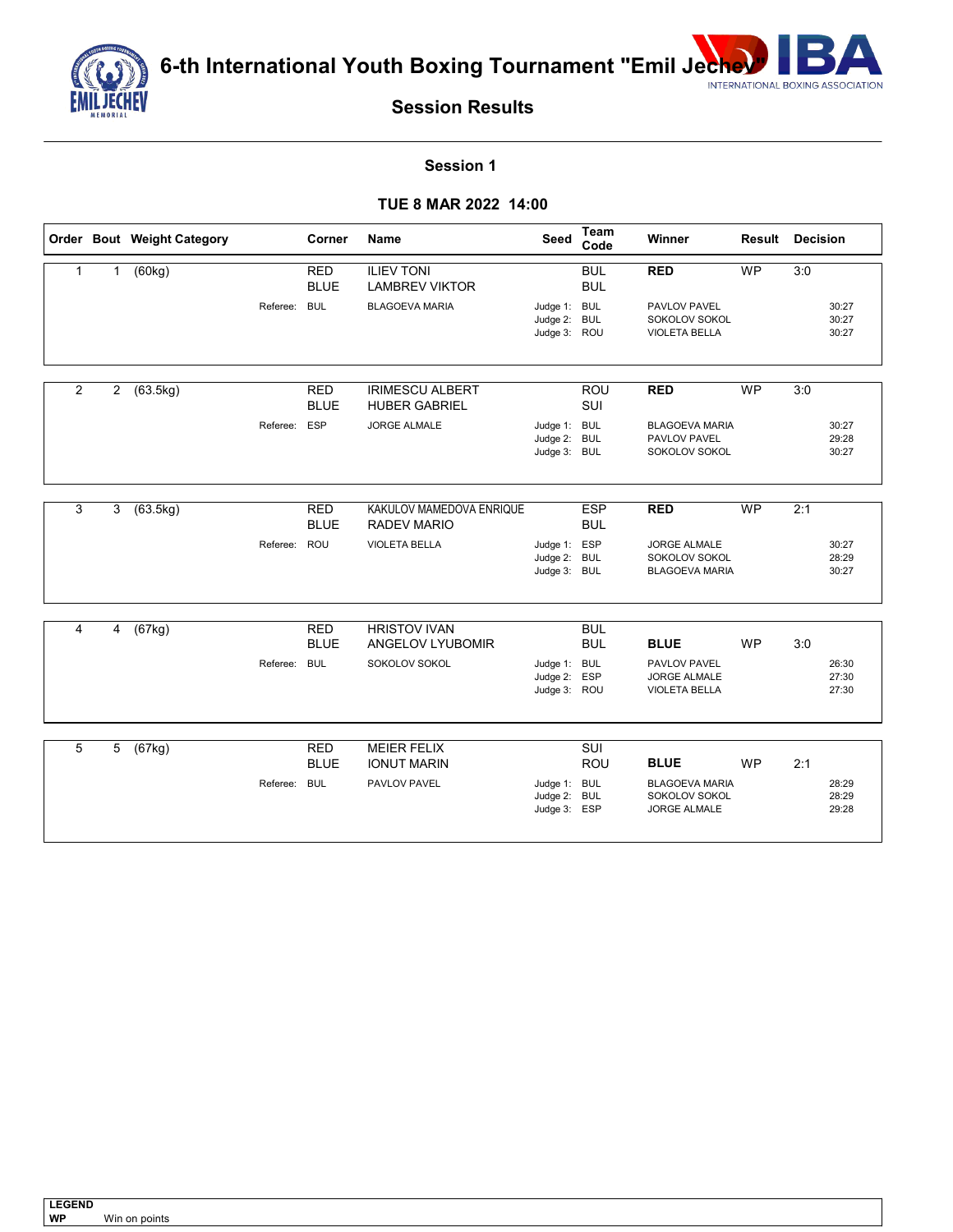

**6-th International Youth Boxing Tournament "Emil Jechev"** NEW ASSOCIATION



**Session Results**

### **Session 2**

#### **WED 9 MAR 2022 14:00**

|                |             | Order Bout Weight Category |              | Corner                    | Name                                                                   | Seed                                         | <b>Team</b><br>Code      | Winner                                                                       | <b>Result Decision</b> |                |                         |
|----------------|-------------|----------------------------|--------------|---------------------------|------------------------------------------------------------------------|----------------------------------------------|--------------------------|------------------------------------------------------------------------------|------------------------|----------------|-------------------------|
| 1              | 6           | (54kg)                     | Referee: ROU | <b>RED</b><br><b>BLUE</b> | <b>ARSOVSKI PETAR</b><br>LOZANO SERRANO RAFAEL<br><b>VIOLETA BELLA</b> | Judge 1: BUL<br>Judge 2: BUL                 | <b>MKD</b><br><b>ESP</b> | <b>BLUE</b><br>PAVLOV PAVEL<br>SOKOLOV SOKOL                                 | <b>WP</b>              | 3:0            | 27:30<br>27:30          |
|                |             |                            |              |                           |                                                                        | Judge 3: BUL                                 |                          | <b>BLAGOEVA MARIA</b>                                                        |                        |                | 27:30                   |
| 2              | $7^{\circ}$ | (54kg)                     |              | <b>RED</b><br><b>BLUE</b> | METODIEV LYUBOSLAV<br><b>IONUT PAVEL</b>                               |                                              | <b>BUL</b><br>ROU        | <b>RED</b>                                                                   | <b>WP</b>              | 2:1            |                         |
|                |             |                            | Referee:     | <b>BUL</b>                | PAVLOV PAVEL                                                           | Judge 1: ROU<br>Judge 2: ESP<br>Judge 3: BUL |                          | <b>VIOLETA BELLA</b><br><b>JORGE ALMALE</b><br><b>BLAGOEVA MARIA</b>         |                        |                | 28:29<br>29:28<br>29:28 |
| 3              | 8           | (60kg)                     |              | <b>RED</b><br><b>BLUE</b> | PETROV STANISLAV<br><b>MASLARD MARWAN</b>                              |                                              | <b>BUL</b><br>SUI        | <b>BLUE</b>                                                                  | <b>WP</b>              | 3:0            |                         |
|                |             |                            | Referee: ESP |                           | JORGE ALMALE                                                           | Judge 1: BUL<br>Judge 2:<br>Judge 3: ROU     | <b>BUL</b>               | <b>BLAGOEVA MARIA</b><br>PAVLOV PAVEL<br><b>VIOLETA BELLA</b>                |                        |                | 27:30<br>27:30<br>28:29 |
| 4              | 9           | (60kg)                     |              | <b>RED</b>                | <b>COVACI ANGELO</b>                                                   |                                              | ROU                      |                                                                              |                        |                |                         |
|                |             |                            | Referee: BUL | <b>BLUE</b>               | <b>ILIEV TONI</b><br>SOKOLOV SOKOL                                     | Judge 1: ROU<br>Judge 2:<br>Judge 3: ESP     | <b>BUL</b><br><b>BUL</b> | <b>BLUE</b><br><b>VIOLETA BELLA</b><br><b>BLAGOEVA MARIA</b><br>JORGE ALMALE | <b>RSC</b>             | R <sub>2</sub> | 9:10<br>9:10<br>9:10    |
| 5              | 10          | (67kg)                     |              | <b>RED</b>                | <b>SLAVCHEV ALEKSANDAR</b>                                             |                                              | <b>BUL</b>               |                                                                              |                        |                |                         |
|                |             |                            | Referee: ROU | <b>BLUE</b>               | COUUBALY SOUCKO GANDA<br><b>VIOLETA BELLA</b>                          | Judge 1: ESP<br>Judge 2: BUL<br>Judge 3: BUL | <b>ESP</b>               | <b>BLUE</b><br><b>JORGE ALMALE</b><br>PAVLOV PAVEL<br>SOKOLOV SOKOL          | <b>WP</b>              | 3:0            | 27:30<br>26:30<br>27:30 |
| 6              | 11          | (67kg)                     |              | <b>RED</b><br><b>BLUE</b> | ANGELOV LYUBOMIR<br><b>IONUT MARIN</b>                                 |                                              | <b>BUL</b><br>ROU        | <b>RED</b>                                                                   | <b>WP</b>              | 2:1            |                         |
|                |             |                            | Referee: BUL |                           | <b>BLAGOEVA MARIA</b>                                                  | Judge 1: ESP<br>Judge 2: ROU<br>Judge 3: BUL |                          | <b>JORGE ALMALE</b><br><b>VIOLETA BELLA</b><br>SOKOLOV SOKOL                 |                        |                | 29:28<br>28:29<br>29:28 |
| $\overline{7}$ |             | 12 (+92kg)                 |              | <b>RED</b>                | <b>BORISOV KIRIL</b>                                                   |                                              | <b>BUL</b>               | <b>RED</b>                                                                   | RSC                    | R <sub>3</sub> |                         |
|                |             |                            |              | <b>BLUE</b>               | JIMENEZ SOLIS JOAN                                                     |                                              | <b>ESP</b>               |                                                                              |                        |                |                         |
|                |             |                            | Referee: ROU |                           | <b>VIOLETA BELLA</b>                                                   | Judge 1: ESP<br>Judge 2: BUL<br>Judge 3: BUL |                          | <b>JORGE ALMALE</b><br>SOKOLOV SOKOL<br><b>BLAGOEVA MARIA</b>                |                        |                | 17:20<br>19:18<br>19:18 |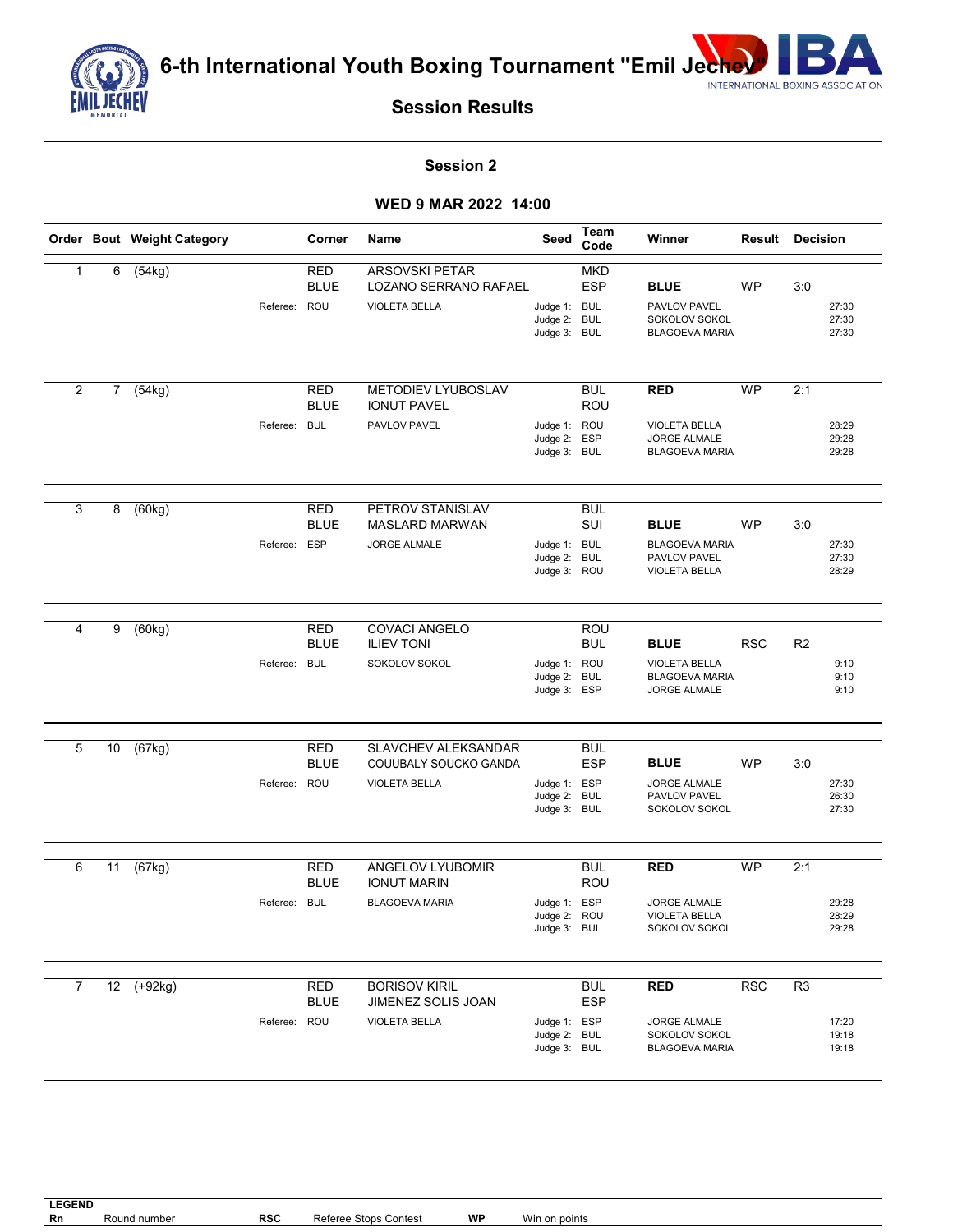

**6-th International Youth Boxing Tournament "Emil Jechel"** 



**Session Results**

### **Session 3**

#### **THU 10 MAR 2022 14:00**

|                |    | Order Bout Weight Category | Corner                                    | Name                                                                               | Seed                                         | Team<br>Code                           | Winner                                                                       |            | <b>Result Decision</b>                 |
|----------------|----|----------------------------|-------------------------------------------|------------------------------------------------------------------------------------|----------------------------------------------|----------------------------------------|------------------------------------------------------------------------------|------------|----------------------------------------|
| $\mathbf{1}$   | 13 | (54kg)                     | <b>RED</b><br><b>BLUE</b><br>Referee: BUL | <b>LOZANO SERRANO RAFAEL</b><br><b>METODIEV LYUBOSLAV</b><br><b>BLAGOEVA MARIA</b> | Judge 1: ESP<br>Judge 2:<br>Judge 3: BUL     | <b>ESP</b><br><b>BUL</b><br>ROU        | <b>BLUE</b><br><b>JORGE ALMALE</b><br><b>VIOLETA BELLA</b><br>SOKOLOV SOKOL  | WP         | 2:1<br>30:27<br>28:29<br>27:30         |
| $\overline{2}$ | 14 | (57kg)                     | <b>RED</b><br><b>BLUE</b><br>Referee: BUL | <b>TONIEV DIMO</b><br><b>MANEV PAVEL</b><br>PAVLOV PAVEL                           | Judge 1: ROU<br>Judge 2: ESP<br>Judge 3: BUL | <b>BUL</b><br><b>BUL</b>               | <b>RED</b><br><b>VIOLETA BELLA</b><br>JORGE ALMALE<br><b>BLAGOEVA MARIA</b>  | <b>WP</b>  | 3:0<br>28:27<br>28:27<br>28:27         |
| 3              | 15 | (60kg)                     | <b>RED</b><br><b>BLUE</b><br>Referee: BUL | MASLARD MARWAN<br><b>ILIEV TONI</b><br>SOKOLOV SOKOL                               | Judge 1: ESP<br>Judge 2: ROU<br>Judge 3: BUL | SUI<br><b>BUL</b>                      | <b>BLUE</b><br><b>JORGE ALMALE</b><br><b>VIOLETA BELLA</b><br>PAVLOV PAVEL   | <b>WP</b>  | 3:0<br>27:30<br>27:30<br>27:30         |
| 4              | 16 | (63.5kg)                   | <b>RED</b><br><b>BLUE</b><br>Referee: BUL | <b>IRIMESCU ALBERT</b><br>KAKULOV MAMEDOVA ENRIQUE<br><b>BLAGOEVA MARIA</b>        | Judge 1: BUL<br>Judge 2:<br>Judge 3: BUL     | ROU<br><b>ESP</b><br>ROU               | <b>BLUE</b><br>PAVLOV PAVEL<br><b>VIOLETA BELLA</b><br>SOKOLOV SOKOL         | <b>WP</b>  | 2:1<br>27:30<br>29:28<br>27:30         |
| 5              | 17 | (67kg)                     | <b>RED</b><br><b>BLUE</b><br>Referee: ROU | COUUBALY SOUCKO GANDA<br>ANGELOV LYUBOMIR<br><b>VIOLETA BELLA</b>                  | Judge 1: ESP<br>Judge 2:<br>Judge 3: BUL     | <b>ESP</b><br><b>BUL</b><br><b>BUL</b> | <b>BLUE</b><br>JORGE ALMALE<br>SOKOLOV SOKOL<br>PAVLOV PAVEL                 | <b>WP</b>  | 2:1<br>30:27<br>27:30<br>28:29         |
| 6              | 18 | (71kg)                     | <b>RED</b><br><b>BLUE</b><br>Referee: BUL | <b>BERISHA DIOR</b><br><b>MITEV KRISTIYAN</b><br>PAVLOV PAVEL                      | Judge 1: ROU<br>Judge 2: BUL<br>Judge 3: BUL | KOS<br><b>BUL</b>                      | <b>RED</b><br><b>VIOLETA BELLA</b><br>SOKOLOV SOKOL<br><b>BLAGOEVA MARIA</b> | <b>RSC</b> | R <sub>2</sub><br>10:9<br>9:10<br>9:10 |
| 7              |    | 19 (75kg)                  | <b>RED</b><br><b>BLUE</b><br>Referee: ROU | KAMANGA MARHU<br>STRAHILOV STELIAN<br><b>VIOLETA BELLA</b>                         | Judge 1: BUL<br>Judge 2: ESP<br>Judge 3: BUL | SUI<br><b>BUL</b>                      | <b>BLUE</b><br>PAVLOV PAVEL<br>JORGE ALMALE<br>SOKOLOV SOKOL                 | <b>WP</b>  | 2:1<br>28:29<br>29:28<br>28:29         |
| 8              | 20 | (86kg)                     | <b>RED</b><br><b>BLUE</b><br>Referee: BUL | STOYANOV GEORGI<br><b>JAKUPI TAULANT</b><br>PAVLOV PAVEL                           | Judge 1: BUL<br>Judge 2: ROU<br>Judge 3: ESP | <b>BUL</b><br>KOS                      | RED<br>SOKOLOV SOKOL<br><b>VIOLETA BELLA</b><br><b>JORGE ALMALE</b>          | <b>WP</b>  | 3:0<br>29:28<br>30:27<br>30:27         |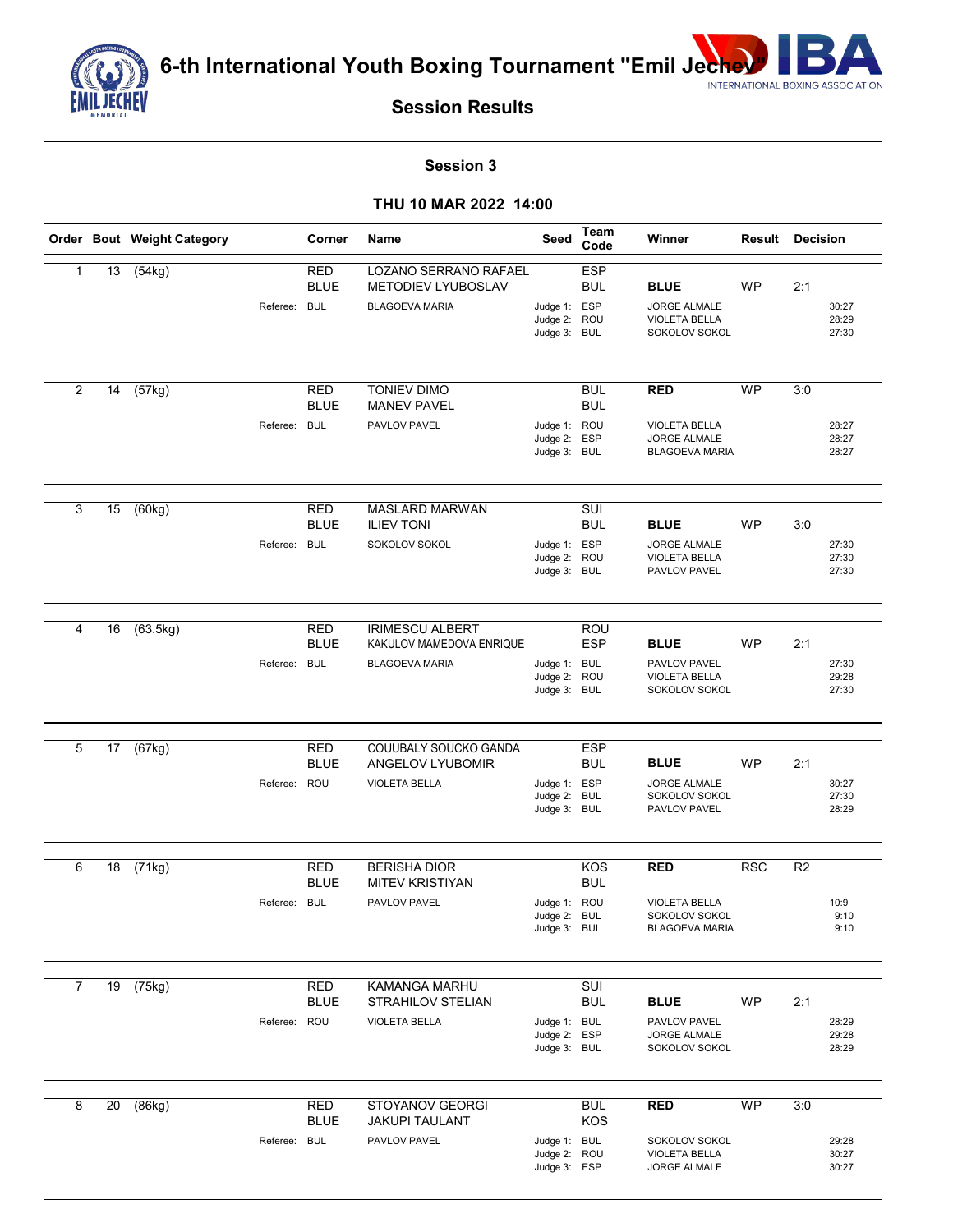



**Session Results**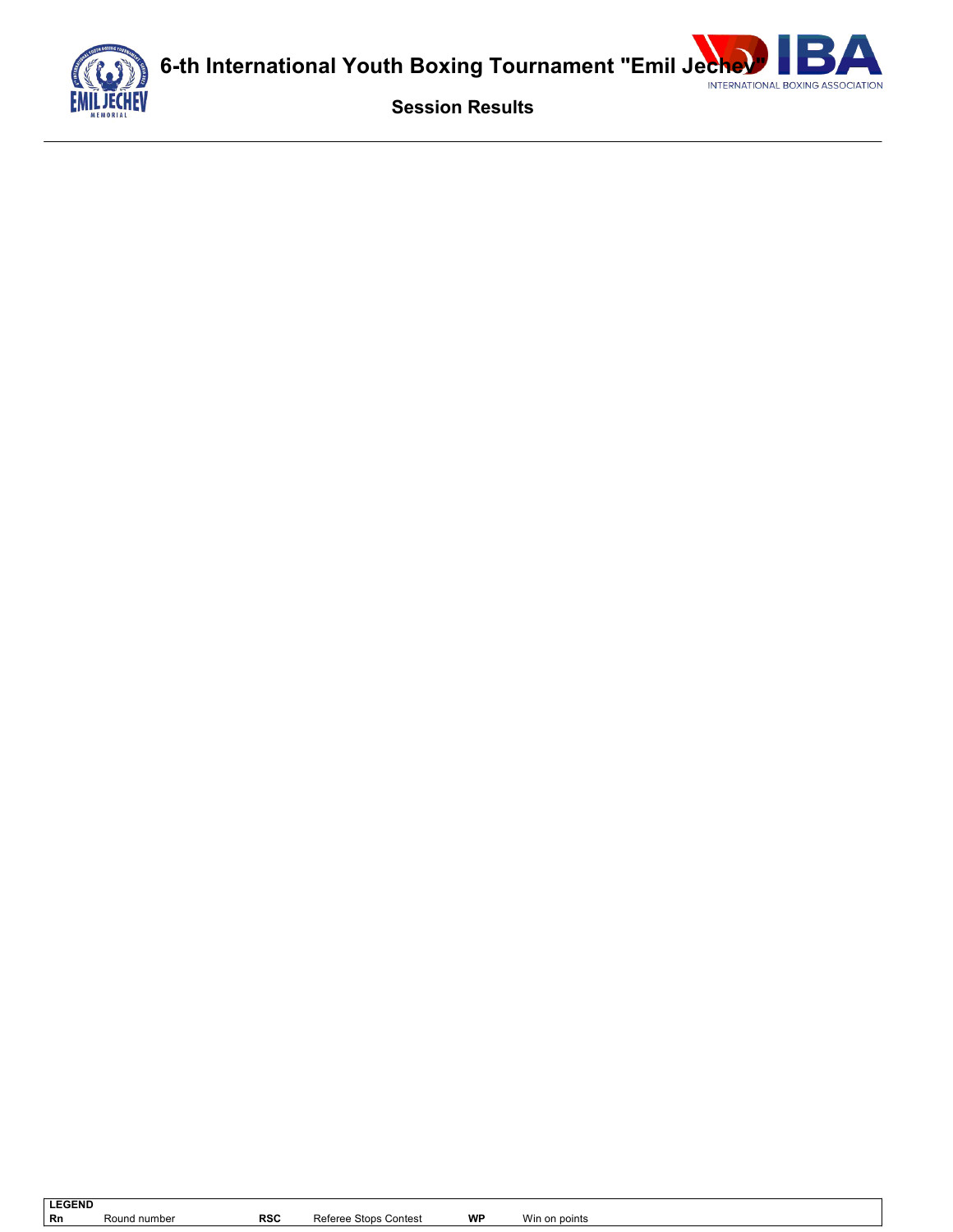

**6-th International Youth Boxing Tournament "Emil Jechev"** NEW ASSOCIATION



**Finals Results**

THU 10 MAR 2022 START TIME: 14:00

|                |    | <b>Bout Weight Category</b> | Medal                        | Name                                               | Seed | Team<br>Code             | Winner      |            | <b>Result Decision</b> |
|----------------|----|-----------------------------|------------------------------|----------------------------------------------------|------|--------------------------|-------------|------------|------------------------|
| $\mathbf{1}$   |    | 13 (54kg)                   | <b>GOLD</b><br><b>SILVER</b> | <b>METODIEV LYUBOSLAV</b><br>LOZANO SERRANO RAFAEL |      | <b>BUL</b><br><b>ESP</b> | <b>BLUE</b> | <b>WP</b>  | 2:1                    |
|                |    |                             |                              | BRONZE IONUT PAVEL<br>BRONZE ARSOVSKI PETAR        |      | <b>ROU</b><br><b>MKD</b> |             |            |                        |
| $\overline{2}$ | 14 | (57kg)                      | GOLD<br><b>SILVER</b>        | <b>TONIEV DIMO</b><br><b>MANEV PAVEL</b>           |      | <b>BUL</b><br><b>BUL</b> | <b>RED</b>  | WP         | 3:0                    |
| 3              |    | 15 (60kg)                   | <b>GOLD</b><br>SILVER        | <b>ILIEV TONI</b><br><b>MASLARD MARWAN</b>         |      | <b>BUL</b><br>SUI        | <b>BLUE</b> | WP         | 3:0                    |
|                |    |                             |                              | BRONZE COVACI ANGELO<br>BRONZE PETROV STANISLAV    |      | ROU<br><b>BUL</b>        |             |            |                        |
| 4              |    | 16 (63.5kg)                 | GOLD<br><b>SILVER</b>        | KAKULOV MAMEDOVA ENRIQUE<br><b>IRIMESCU ALBERT</b> |      | <b>ESP</b><br>ROU        | <b>BLUE</b> | <b>WP</b>  | 2:1                    |
|                |    |                             |                              | BRONZE RADEV MARIO<br>BRONZE HUBER GABRIEL         |      | <b>BUL</b><br>SUI        |             |            |                        |
| 5              |    | 17 (67kg)                   | <b>GOLD</b><br><b>SILVER</b> | ANGELOV LYUBOMIR<br>COUUBALY SOUCKO GANDA          |      | <b>BUL</b><br><b>ESP</b> | <b>BLUE</b> | <b>WP</b>  | 2:1                    |
|                |    |                             |                              | BRONZE IONUT MARIN<br>BRONZE SLAVCHEV ALEKSANDAR   |      | ROU<br><b>BUL</b>        |             |            |                        |
| 6              |    | 18 (71kg)                   | GOLD<br><b>SILVER</b>        | <b>BERISHA DIOR</b><br><b>MITEV KRISTIYAN</b>      |      | <b>KOS</b><br><b>BUL</b> | <b>RED</b>  | <b>RSC</b> | R <sub>2</sub>         |
| $\overline{7}$ |    | 19 (75kg)                   | <b>GOLD</b><br><b>SILVER</b> | <b>STRAHILOV STELIAN</b><br><b>KAMANGA MARHU</b>   |      | <b>BUL</b><br>SUI        | <b>BLUE</b> | <b>WP</b>  | 2:1                    |
| 8              | 20 | (86kg)                      | GOLD<br><b>SILVER</b>        | STOYANOV GEORGI<br><b>JAKUPI TAULANT</b>           |      | <b>BUL</b><br>KOS        | <b>RED</b>  | <b>WP</b>  | 3:0                    |

| <b>LEGEND</b> |                         |              |                                |             |                         |     |                 |  |
|---------------|-------------------------|--------------|--------------------------------|-------------|-------------------------|-----|-----------------|--|
|               | Preferred winner        | ABD          | Abandon                        | <b>BDSQ</b> | Double Disqualification | DKO | Double Knockout |  |
| DSQ           | <b>Disqualification</b> | KО           | Knockout                       | <b>NC</b>   | No Contest              | Rn  | Round number    |  |
| <b>RSC</b>    | Referee Stops Contest   | <b>RSC-I</b> | Referee Stops Contest - Injury | WO          | Walkover                | WP  | Win on points   |  |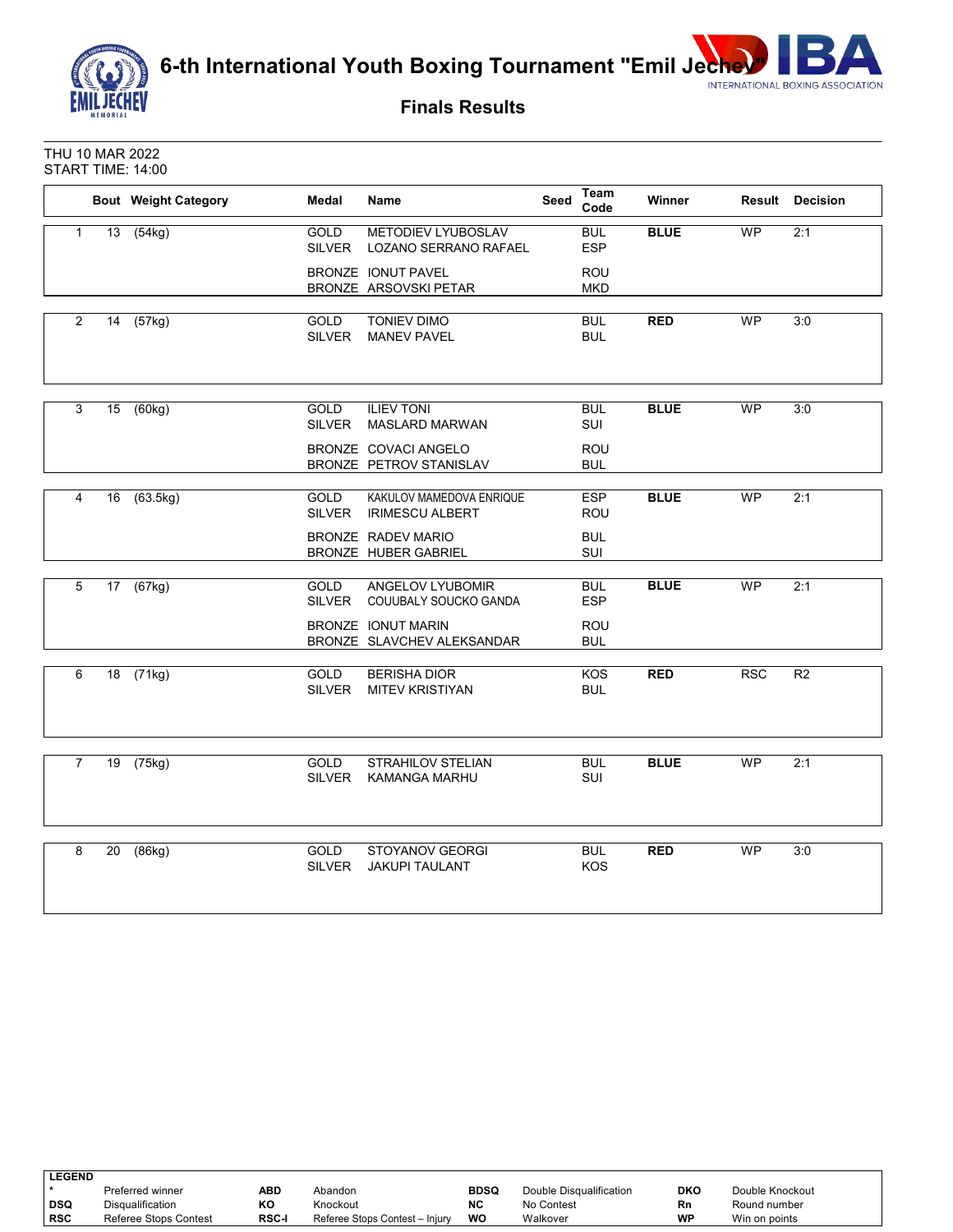



 **(54 kg)**

## **Draw Sheet**

## **As of THU 10 MAR 2022**



**NOTES**

Sorting order for ranked 3rd: from semifinals, first, loser against the gold medallist, second, loser against the silver medallist. For ranked 5th: from quarterfinals, same criteria<br>to list the first two losers and then, l

**LEGEND WP** Win on points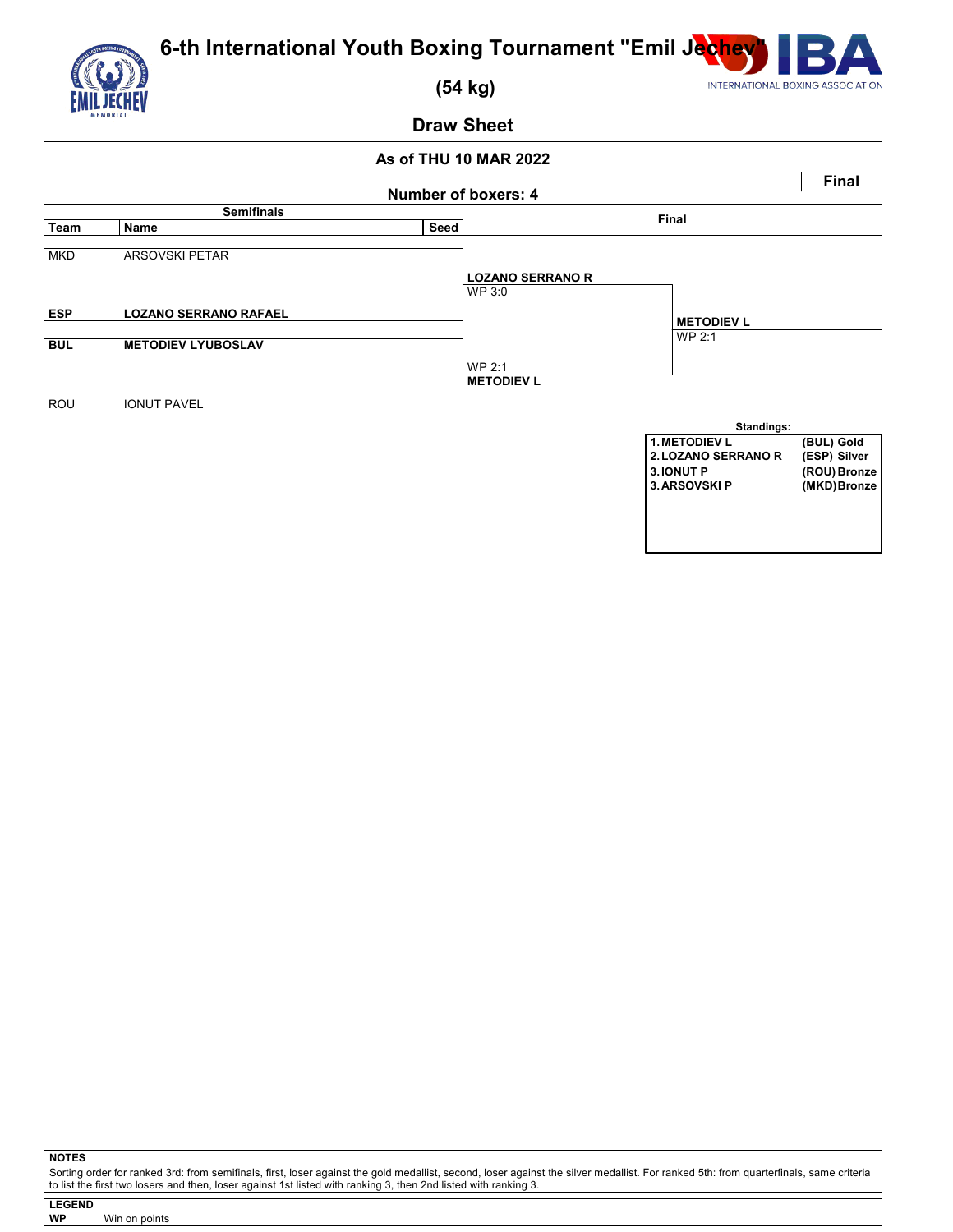

|            | <b>Number of boxers: 2</b> |               |                              |  |  |  |  |  |
|------------|----------------------------|---------------|------------------------------|--|--|--|--|--|
|            |                            | <b>Finals</b> |                              |  |  |  |  |  |
| Team       | Name                       | Seed          |                              |  |  |  |  |  |
| <b>BUL</b> | <b>TONIEV DIMO</b>         |               | <b>TONIEV DIMO</b><br>WP 3:0 |  |  |  |  |  |
| <b>BUL</b> | <b>MANEV PAVEL</b>         |               | Bout                         |  |  |  |  |  |

|             | Standings: |              |
|-------------|------------|--------------|
| 1. TONIEV D |            | (BUL) Gold   |
| 2. MANEV P  |            | (BUL) Silver |
|             |            |              |
|             |            |              |
|             |            |              |
|             |            |              |
|             |            |              |
|             |            |              |

**NOTES**

Sorting order for ranked 3rd: from semifinals, first, loser against the gold medallist, second, loser against the silver medallist. For ranked 5th: from quarterfinals, same criteria<br>to list the first two losers and then, l

**LEGEND Win on points**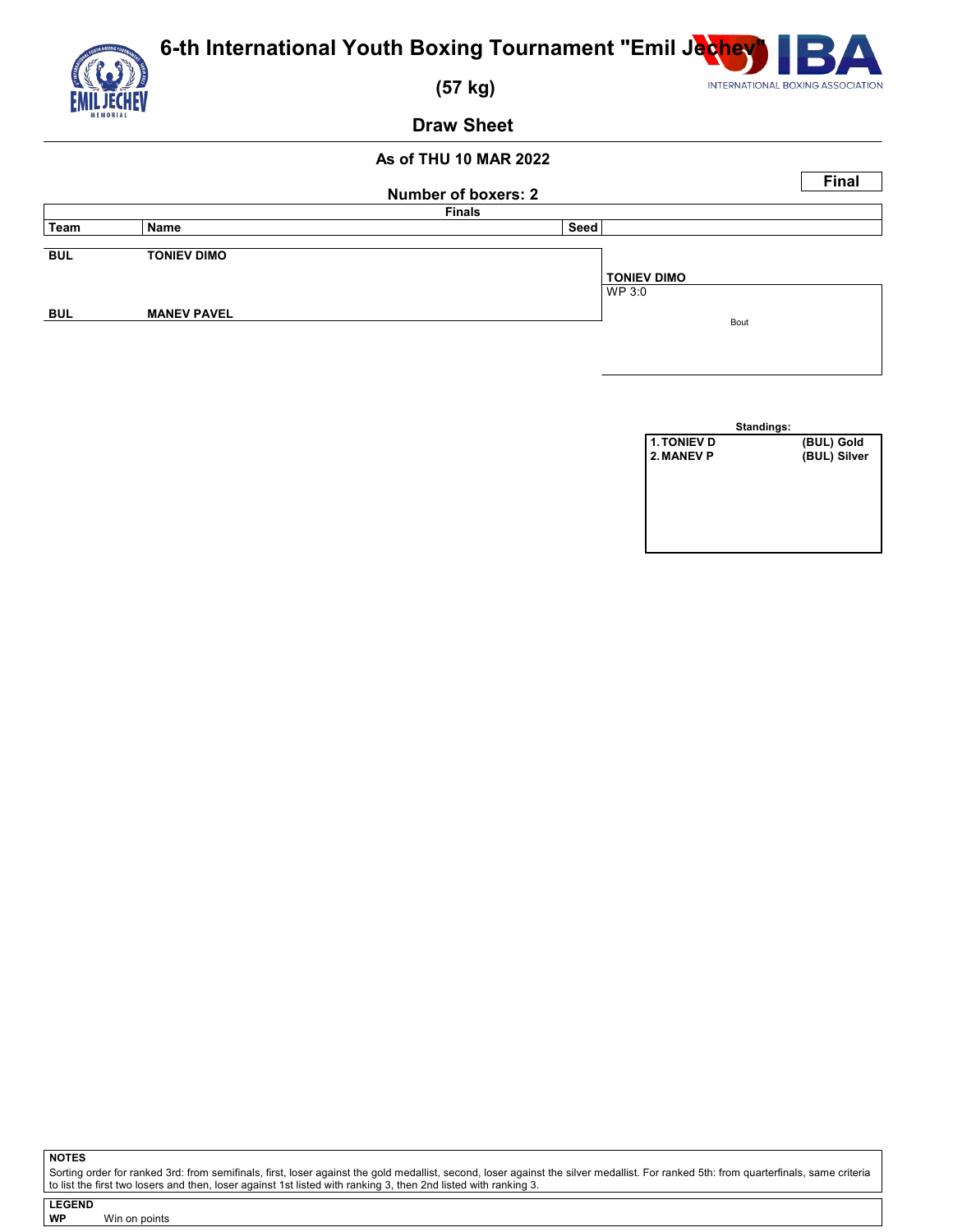



 **(60 kg)**

**Draw Sheet**

## **As of THU 10 MAR 2022**



| <b>NOTES</b>                                                                                                                                                                                                                                                                                             |              |            |                       |    |               |  |  |  |  |
|----------------------------------------------------------------------------------------------------------------------------------------------------------------------------------------------------------------------------------------------------------------------------------------------------------|--------------|------------|-----------------------|----|---------------|--|--|--|--|
| Sorting order for ranked 3rd: from semifinals, first, loser against the gold medallist, second, loser against the silver medallist. For ranked 5th: from quarterfinals, same criteria<br>to list the first two losers and then, loser against 1st listed with ranking 3, then 2nd listed with ranking 3. |              |            |                       |    |               |  |  |  |  |
|                                                                                                                                                                                                                                                                                                          |              |            |                       |    |               |  |  |  |  |
| <b>LEGEND</b>                                                                                                                                                                                                                                                                                            |              |            |                       |    |               |  |  |  |  |
| Rn                                                                                                                                                                                                                                                                                                       | Round number | <b>RSC</b> | Referee Stops Contest | WP | Win on points |  |  |  |  |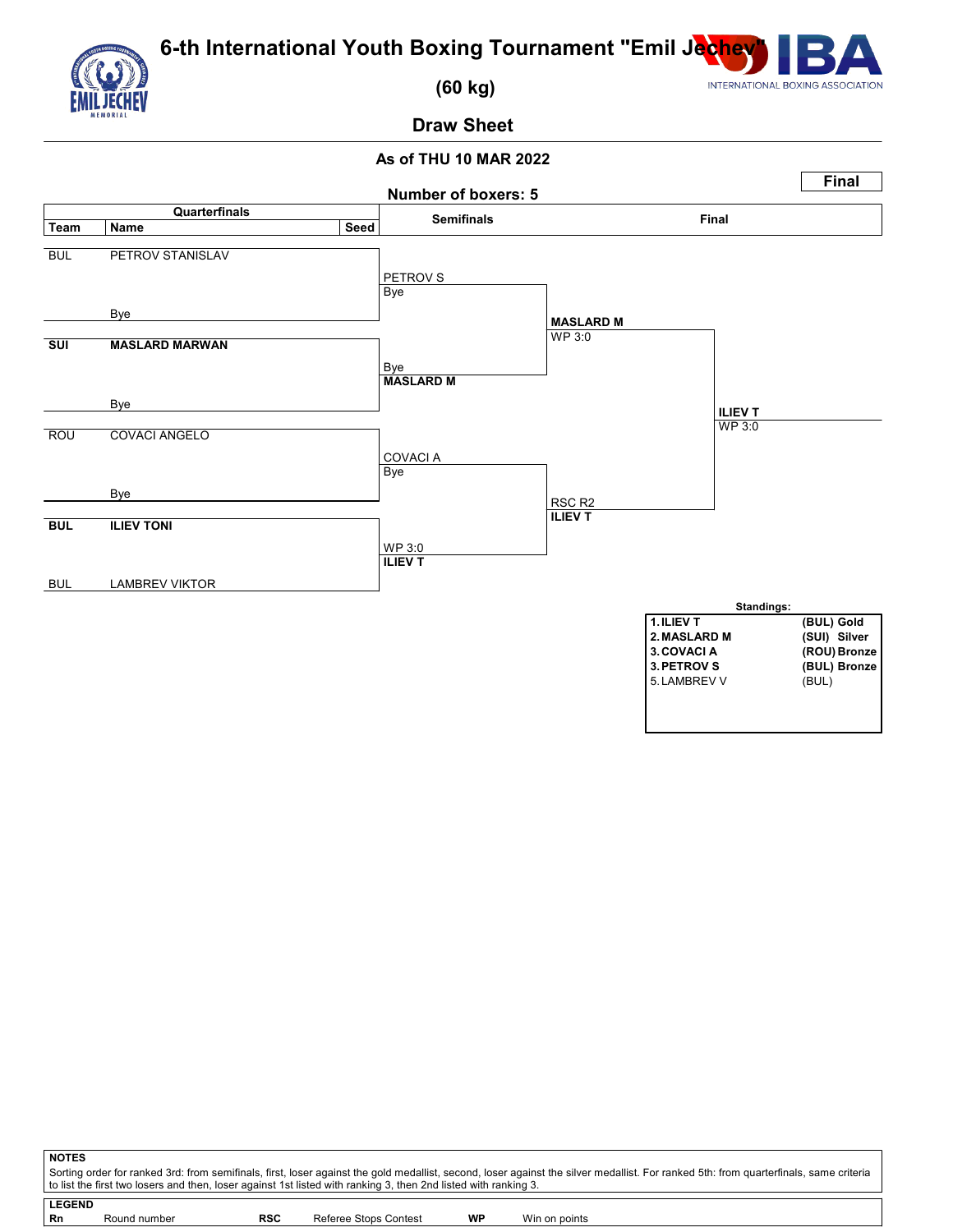



 **(63.5 kg)**

**Draw Sheet**

## **As of THU 10 MAR 2022**



**NOTES**

Sorting order for ranked 3rd: from semifinals, first, loser against the gold medallist, second, loser against the silver medallist. For ranked 5th: from quarterfinals, same criteria<br>to list the first two losers and then, l

**LEGEND WP** Win on points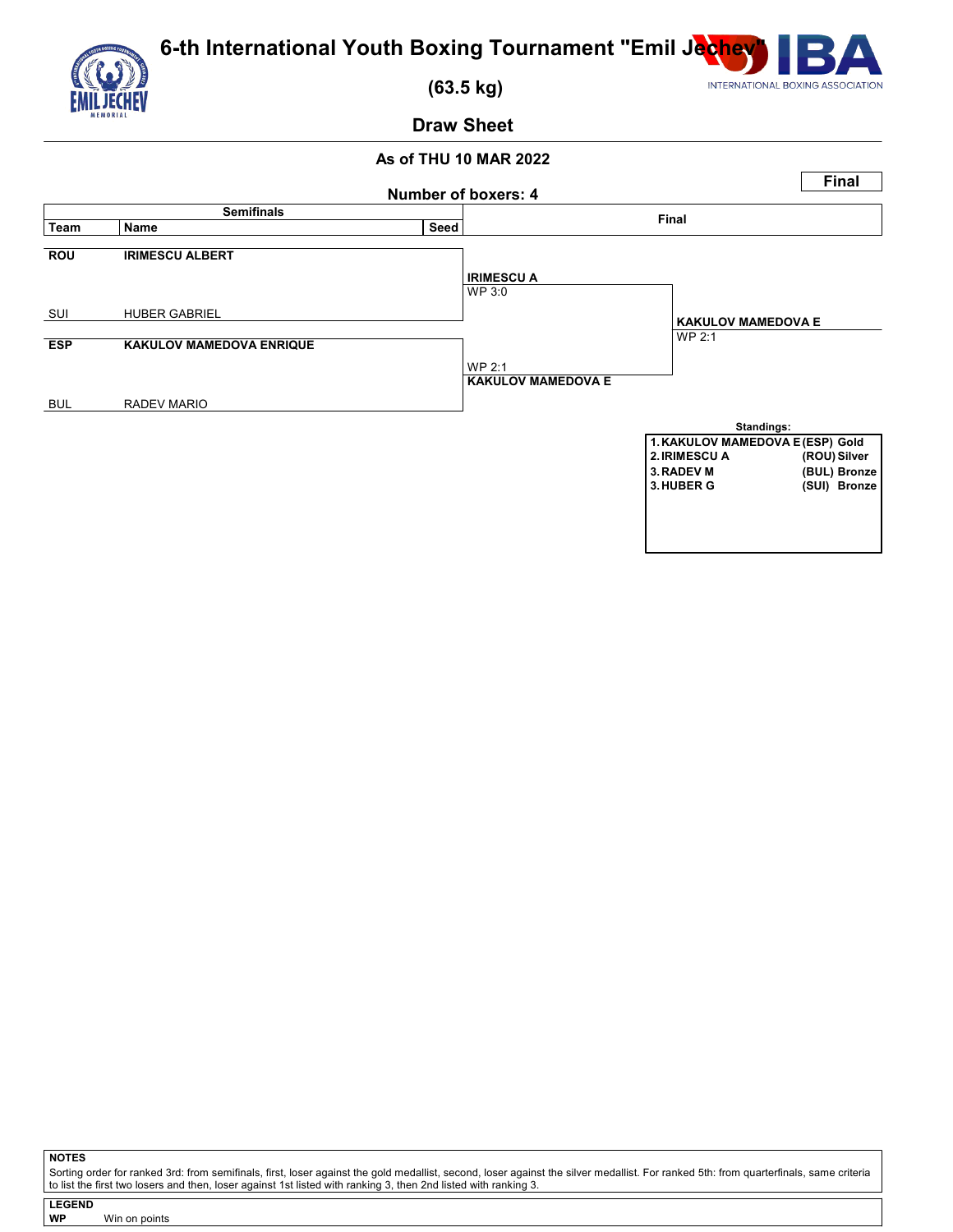



 **(67 kg)**

## **Draw Sheet**

## **As of THU 10 MAR 2022**



**NOTES**

Sorting order for ranked 3rd: from semifinals, first, loser against the gold medallist, second, loser against the silver medallist. For ranked 5th: from quarterfinals, same criteria<br>to list the first two losers and then, l

**LEGEND WP** Win on points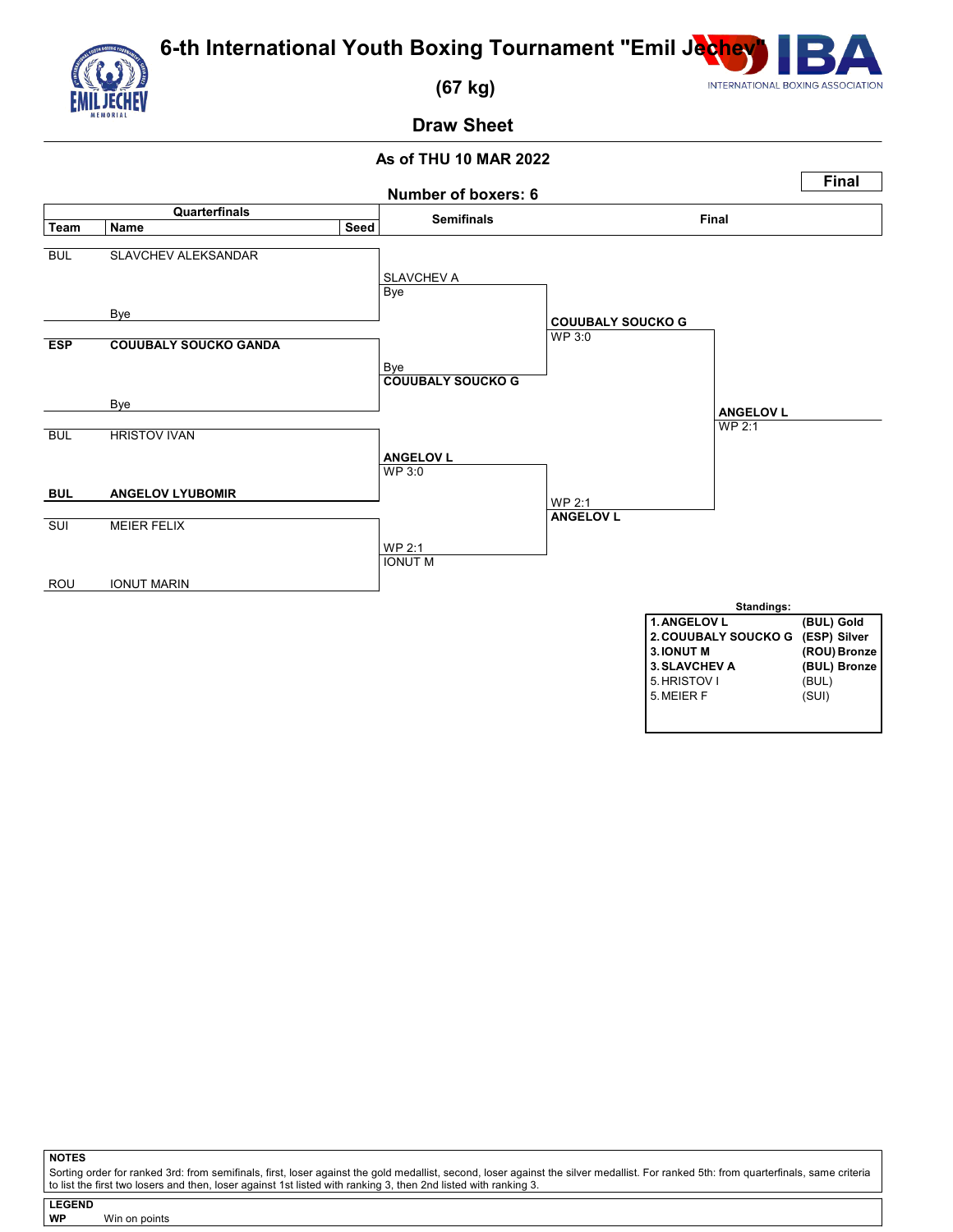

|            | <b>Number of boxers: 2</b> |                                           |  |  |  |  |  |  |  |  |
|------------|----------------------------|-------------------------------------------|--|--|--|--|--|--|--|--|
|            | <b>Finals</b>              |                                           |  |  |  |  |  |  |  |  |
| Team       | Name                       | Seed                                      |  |  |  |  |  |  |  |  |
| KOS        | <b>BERISHA DIOR</b>        | <b>BERISHA DIOR</b><br>RSC R <sub>2</sub> |  |  |  |  |  |  |  |  |
| <b>BUL</b> | <b>MITEV KRISTIYAN</b>     | Bout                                      |  |  |  |  |  |  |  |  |

|              | Standings: |              |
|--------------|------------|--------------|
| 1. BERISHA D |            | (KOS) Gold   |
| 2. MITEV K   |            | (BUL) Silver |
|              |            |              |
|              |            |              |
|              |            |              |
|              |            |              |
|              |            |              |
|              |            |              |

**NOTES** Sorting order for ranked 3rd: from semifinals, first, loser against the gold medallist, second, loser against the silver medallist. For ranked 5th: from quarterfinals, same criteria<br>to list the first two losers and then, l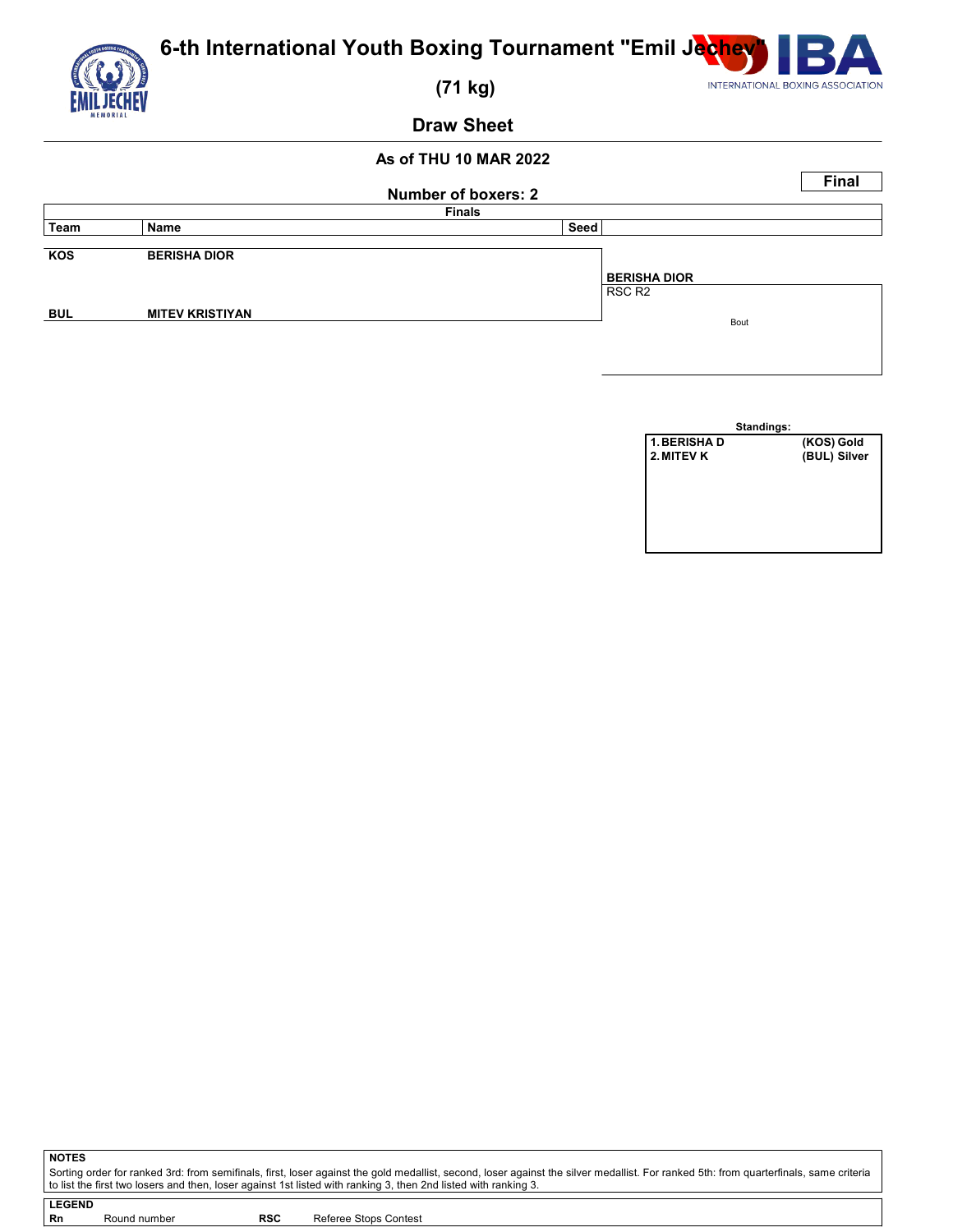

## **As of THU 10 MAR 2022**

|            |                          | Number of boxers: 2                | <b>Final</b> |  |  |  |  |
|------------|--------------------------|------------------------------------|--------------|--|--|--|--|
|            | <b>Finals</b>            |                                    |              |  |  |  |  |
| ∣ Team     | Name                     | Seed                               |              |  |  |  |  |
| <b>SUI</b> | <b>KAMANGA MARHU</b>     | <b>STRAHILOV STELIAN</b><br>WP 2:1 |              |  |  |  |  |
| <b>BUL</b> | <b>STRAHILOV STELIAN</b> | Bout                               |              |  |  |  |  |

| Standings:            |              |  |  |  |  |  |  |
|-----------------------|--------------|--|--|--|--|--|--|
| <b>1. STRAHILOV S</b> | (BUL) Gold   |  |  |  |  |  |  |
| 2. KAMANGA M          | (SUI) Silver |  |  |  |  |  |  |
|                       |              |  |  |  |  |  |  |
|                       |              |  |  |  |  |  |  |
|                       |              |  |  |  |  |  |  |
|                       |              |  |  |  |  |  |  |
|                       |              |  |  |  |  |  |  |
|                       |              |  |  |  |  |  |  |

**NOTES**

Sorting order for ranked 3rd: from semifinals, first, loser against the gold medallist, second, loser against the silver medallist. For ranked 5th: from quarterfinals, same criteria<br>to list the first two losers and then, l

**LEGEND Win on points**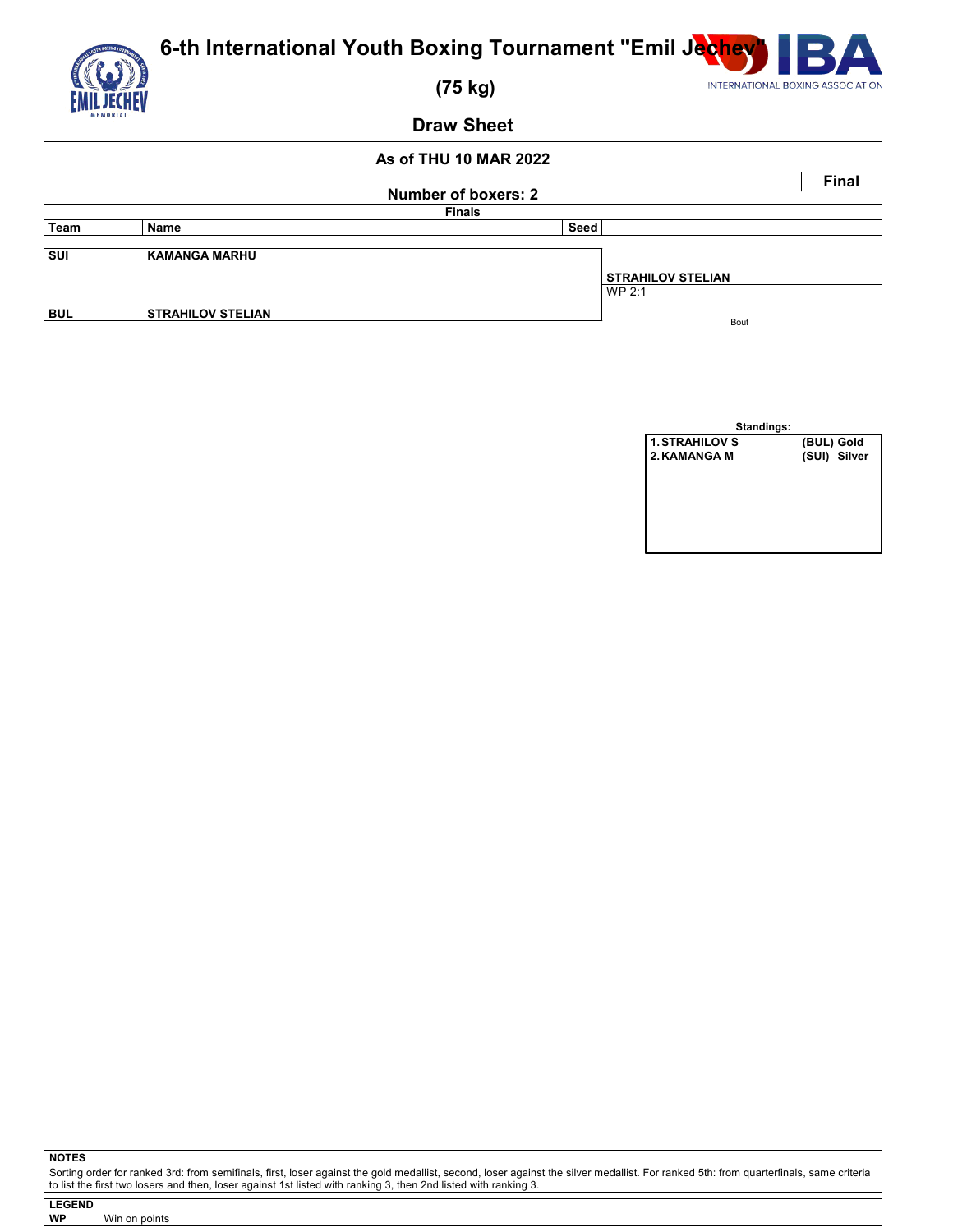

## **As of THU 10 MAR 2022**

|            |                        | Number of boxers: 2              | <b>Final</b> |  |  |  |  |
|------------|------------------------|----------------------------------|--------------|--|--|--|--|
|            | <b>Finals</b>          |                                  |              |  |  |  |  |
| ∣ Team     | Name                   | Seed                             |              |  |  |  |  |
| <b>BUL</b> | <b>STOYANOV GEORGI</b> | <b>STOYANOV GEORGI</b><br>WP 3:0 |              |  |  |  |  |
| KOS        | <b>JAKUPI TAULANT</b>  | Bout                             |              |  |  |  |  |

| Standings:           |              |  |  |  |  |  |  |
|----------------------|--------------|--|--|--|--|--|--|
| <b>1. STOYANOV G</b> | (BUL) Gold   |  |  |  |  |  |  |
| 2. JAKUPI T          | (KOS) Silver |  |  |  |  |  |  |
|                      |              |  |  |  |  |  |  |
|                      |              |  |  |  |  |  |  |
|                      |              |  |  |  |  |  |  |
|                      |              |  |  |  |  |  |  |
|                      |              |  |  |  |  |  |  |
|                      |              |  |  |  |  |  |  |

**NOTES**

Sorting order for ranked 3rd: from semifinals, first, loser against the gold medallist, second, loser against the silver medallist. For ranked 5th: from quarterfinals, same criteria<br>to list the first two losers and then, l

**LEGEND Win on points**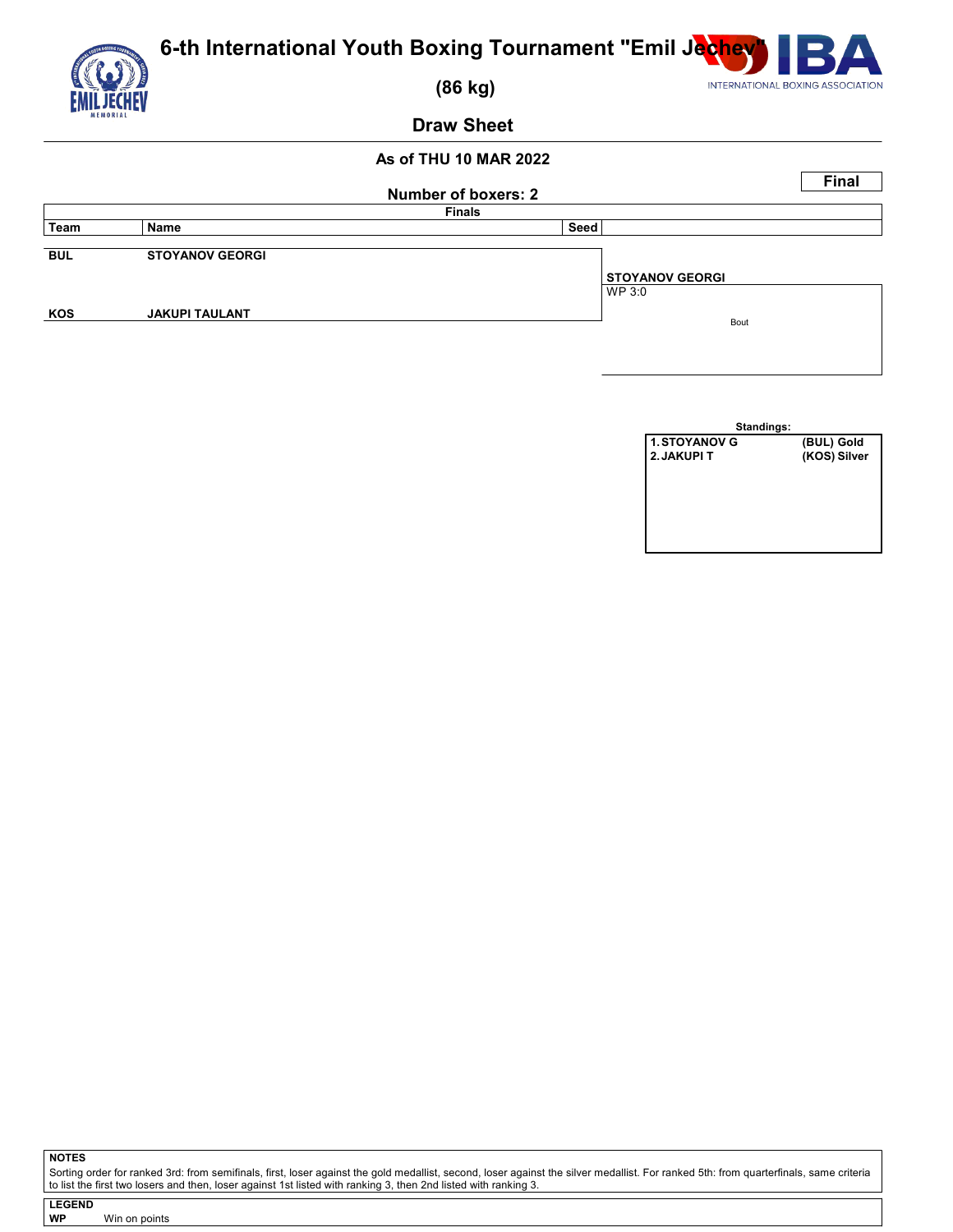

| AS VI IIIU IV MARAZE |                           |                            |                                |              |  |  |  |  |  |
|----------------------|---------------------------|----------------------------|--------------------------------|--------------|--|--|--|--|--|
|                      |                           | <b>Number of boxers: 2</b> |                                | <b>Final</b> |  |  |  |  |  |
|                      | <b>Finals</b>             |                            |                                |              |  |  |  |  |  |
| Team                 | Name                      | Seed                       |                                |              |  |  |  |  |  |
| <b>BUL</b>           | <b>BORISOV KIRIL</b>      |                            | <b>BORISOV KIRIL</b><br>RSC R3 |              |  |  |  |  |  |
| <b>ESP</b>           | <b>JIMENEZ SOLIS JOAN</b> |                            | Bout                           |              |  |  |  |  |  |
|                      |                           |                            |                                |              |  |  |  |  |  |

| (BUL) Gold   |
|--------------|
| (ESP) Silver |
|              |
|              |
|              |
|              |
|              |
|              |
|              |

Sorting order for ranked 3rd: from semifinals, first, loser against the gold medallist, second, loser against the silver medallist. For ranked 5th: from quarterfinals, same criteria<br>to list the first two losers and then, l

**NOTES**